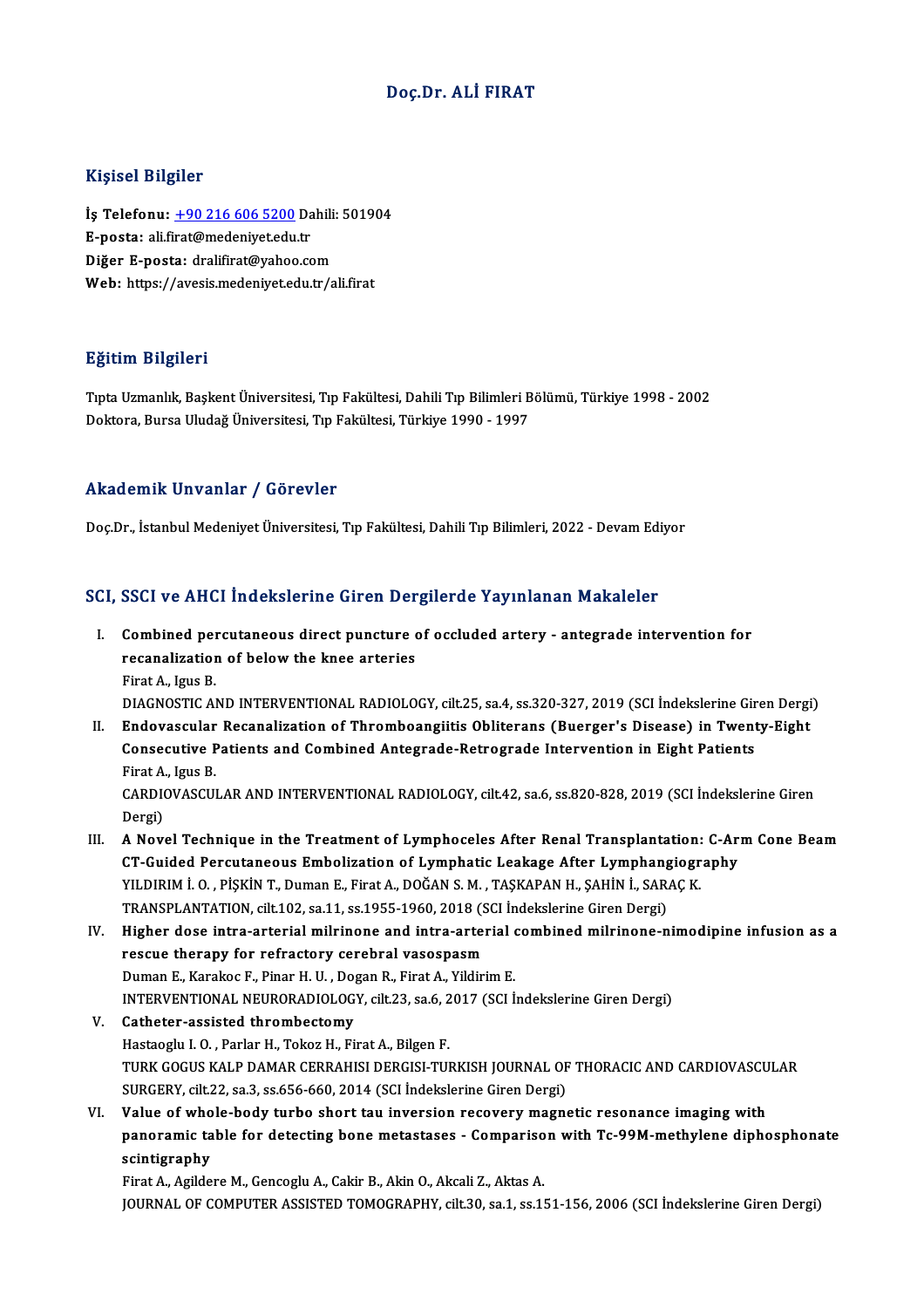VII. Memokath metallic stent in the treatment of transplant kidney ureter stenosis or occlusion<br>Reynat E. Autelin C. Colek T. Finst A. Kanakayali H. Haberal M. Memokath metallic stent in the treatment of transplant l<br>Boyvat F., Aytekin C., Colak T., Firat A., Karakayali H., Haberal M.<br>CARDIQVASCULAR AND INTERVENTIONAL RADIOLOCY, silt 29. Memokath metallic stent in the treatment of transplant kidney ureter stenosis or occlusion<br>Boyvat F., Aytekin C., Colak T., Firat A., Karakayali H., Haberal M.<br>CARDIOVASCULAR AND INTERVENTIONAL RADIOLOGY, cilt.28, sa.3, ss Boyvat<br>CARDI<br>Dergi)<br>Campa CARDIOVASCULAR AND INTERVENTIONAL RADIOLOGY, cilt.28, sa.3, ss.326-330, 2005 (SCI İndekslerine<br>Dergi)<br>VIII. Comparison of two different percutaneous splenic artery interventions in the treatment of<br>hypercelenism: Prelimina Dergi)<br>Comparison of two different percut<br>hypersplenism: Preliminary report<br>Firet A. Bourat E. Moray C. Aytekin C. I hypersplenism: Preliminary report<br>Firat A., Boyvat F., Moray G., Aytekin C., Karakayali H., Haberal M. TRANSPLANTATION PROCEEDINGS, cilt.37, sa.2, ss.1094-1098, 2005 (SCI İndekslerine Giren Dergi) Firat A., Boyvat F., Moray G., Aytekin C., Karakayali H., Haberal M.<br>TRANSPLANTATION PROCEEDINGS, cilt.37, sa.2, ss.1094-1098, 2005 (SCI İndekslerine Giren Dergi)<br>IX. Ultrasound-guided glue injection as alternative treatme TRANSPLANTATION PROCEEDINGS, cilt.37, sa.2, s<br>Ultrasound-guided glue injection as alterna<br>Aytekin C., Firat A., Yildirim E., Kirbas I., Boyvat F.<br>CARDIOVASCULAR AND INTERVENTIONAL RADI CARDIOVASCULAR AND INTERVENTIONAL RADIOLOGY, cilt.27, sa.6, ss.612-615, 2004 (SCI İndekslerine Giren<br>Dergi) Aytekin C., Firat A., Yildirim E., Kirbas I., Boyvat F. CARDIOVASCULAR AND INTERVENTIONAL RADIOLOGY, cilt.27, sa.6, ss.612-615, 2004 (SCI İndekslerine Giren Dergi)<br>Dergi)<br>X. Contrast-enhanced magnetic resonance angiography: evaluation of renal arteries in living renal<br>transplan transplant donors<br>Firat A., Akin O., Agildere A., Aytekin C., Haberal M. Contrast-enhanced magnetic resonance angi<br>transplant donors<br>Firat A., Akin O., Agildere A., Aytekin C., Haberal M.<br>FUROPEAN JOURNAL OF RADIOLOCY, silt 52, 82.1 EUROPEANJOURNALOFRADIOLOGY, cilt.52, sa.1, ss.84-93,2004 (SCI İndekslerineGirenDergi) Firat A., Akin O., Agildere A., Aytekin C., Haberal M.<br>EUROPEAN JOURNAL OF RADIOLOGY, cilt52, sa.1, ss.84-93, 2004 (SCI İndekslerine Giren Dergi)<br>XI. Diagnostic and therapeutic management of hepatic artery thrombosis and s EUROPEAN JOURNAL OF RADIOLOGY, cilt.5<br>Diagnostic and therapeutic manageme<br>and heterotopic liver transplantation<br>Bowet E. Autolin G. Finat A. Harman A. M Diagnostic and therapeutic management of hepatic artery<br>and heterotopic liver transplantation<br>Boyvat F., Aytekin C., Firat A., Harman A., Karakayali H., Haberal M.<br>TRANSPLANTATION PROCEEDINGS silt 25, 28, 27, 28, 2701, 270 and heterotopic liver transplantation<br>Boyvat F., Aytekin C., Firat A., Harman A., Karakayali H., Haberal M.<br>TRANSPLANTATION PROCEEDINGS, cilt.35, sa.7, ss.2791-2795, 2003 (SCI İndekslerine Giren Dergi)<br>Fyalustion of MBL de Boyvat F., Aytekin C., Firat A., Harman A., Karakayali H., Haberal M.<br>TRANSPLANTATION PROCEEDINGS, cilt.35, sa.7, ss.2791-2795, 2003 (SCI Indekslerine Giren Dergi)<br>XII. Evaluation of MRI-detected white matter changes in re TRANSPLANTATION<br>Evaluation of Micross<br>transplantation Kurt A., Firat A., Agildere A., Aytekin C., Benli S., Ozmen I., Ozdemir N., Haberal M. transplantation<br>Kurt A., Firat A., Agildere A., Aytekin C., Benli S., Ozmen I., Ozdemir N., Haberal M.<br>RIVISTA DI NEURORADIOLOGIA, cilt.16, sa.2, ss.275-282, 2003 (SCI İndekslerine Giren Dergi)<br>Central pentine muelinelyeis Kurt A., Firat A., Agildere A., Aytekin C., Benli S., Ozmen I., Ozdemir N., Haberal M.<br>RIVISTA DI NEURORADIOLOGIA, cilt.16, sa.2, ss.275-282, 2003 (SCI İndekslerine Giren Dergi)<br>XIII. Central pontine myelinolysis secondary RIVISTA DI NEURORADIOLOGIA, cilt.16, sa.2, ss.275-28.<br>Central pontine myelinolysis secondary to cytom<br>Tarhan N., Firat A., Otken A., Agildere A., Demirceken F.<br>PEDIATRIC RADIOLOCY, silt 33, ss.1, ss.44, 46, 2003, SS Central pontine myelinolysis secondary to cytomegalovirus hepatitis in a<br>Tarhan N., Firat A., Otken A., Agildere A., Demirceken F.<br>PEDIATRIC RADIOLOGY, cilt.33, sa.1, ss.44-46, 2003 (SCI İndekslerine Giren Dergi)<br>Pertagaya Tarhan N., Firat A., Otken A., Agildere A., Demirceken F.<br>PEDIATRIC RADIOLOGY, cilt.33, sa.1, ss.44-46, 2003 (SCI İndekslerine Giren Dergi)<br>XIV. Portacaval shunt creation using the percutaneous transhepatic-transjugular te PEDIATRIC RADIOLOGY, cilt.33, sa.1, ss.44-46, 2003 (SCI İndekslerine Giren Dergi)<br>Portacaval shunt creation using the percutaneous transhepatic-transjugul<br>Aytekin C., Boyvat F., Firat A., Coskun M., Boyacioglu S.<br>ABDOMINAL Portacaval shunt creation using the percutaneous transhepatic-transjugul:<br>Aytekin C., Boyvat F., Firat A., Coskun M., Boyacioglu S.<br>ABDOMINAL IMAGING, cilt.28, sa.2, ss.287-292, 2002 (SCI İndekslerine Giren Dergi)

### Diğer Dergilerde Yayınlanan Makaleler

- I. An Alternative Treatment of Stump Occlusion of the Superficial Femoral Artery with Percutaneous Porgherdo Tdy Inlandii Makdroter<br>An Alternative Treatment of Stump Occlusion of the Sup<br>Direct Puncture Followed by Antegrade Recanalization **An Alternativ<br>Direct Punctu<br>Igus B., Firat A.<br>CARDIOVASCUI** Direct Puncture Followed by Antegrade Recanalization<br>Igus B., Firat A.<br>CARDIOVASCULAR REVASCULARIZATION MEDICINE, cilt.21, sa.6, ss.779-784, 2020 (ESCI İndekslerine Giren<br>Dergi) Igus B.,<br>CARDI(<br>Dergi)<br>Endev CARDIOVASCULAR REVASCULARIZATION MEDICINE, cilt.21, sa.6, ss.779-784, 2020 (ESC.<br>Dergi)<br>II. Endovascular Treatment of Intracranial Aneursyms with Flow Diverter Stents<br>Igus B. Solguk H. Kara B. Finat A. Solik A. F.
- Dergi)<br><mark>Endovascular Treatment of Intracrania</mark><br>Igus B., Selcuk H., Kara B., Firat A., Salik A. E.<br>MEDICAL JOURNAL OF RAKIRKOV, silt 16, Sa Endovascular Treatment of Intracranial Aneursyms with Flow Diverter Stents<br>Igus B., Selcuk H., Kara B., Firat A., Salik A. E.<br>MEDICAL JOURNAL OF BAKIRKOY, cilt.16, sa.1, ss.9-14, 2020 (ESCI İndekslerine Giren Dergi)<br>Fualua

## Igus B., Selcuk H., Kara B., Firat A., Salik A. E.<br>MEDICAL JOURNAL OF BAKIRKOY, cilt.16, sa.1, ss.9-14, 2020 (ESCI İndekslerine Giren Dergi)<br>III. Evaluation of Prostatic Artery Embolization Efficiency in Benign Prostatic H MEDICAL JOURNAL<br>Evaluation of Pros<br>High Comorbidity<br>VU DIPIM L.O. Dum

YILDIRIM İ. O., Duman E., Firat A., ÇELİK H., SARAÇK. UROONKOLOJI BULTENI-BULLETIN OF UROONCOLOGY, cilt.17, sa.1, ss.14-17, 2018 (ESCI İndekslerine Giren Dergi) YILDIRIM İ. O. , Duman E., Firat A., ÇELİK H., SARAÇ K.<br>UROONKOLOJI BULTENI-BULLETIN OF UROONCOLOGY, cilt.17, sa.1, ss.14-17, 2018 (ESCI İndekslerine Giren Der<br>IV. Tromboze greft arteryovenöz fistülü olan hastalarda Ar

UROONKOLOJI<br>Tromboze gre<br>trombektomi<br>Enat A Autelii Tromboze greft arteryovenöz fistülü olan hasta<br>trombektomi<br>Fırat A., Aytekin C., Boyvat F., Emiroğlu R., Haberal M.<br>Tanısal ve Girisimeal Badyaleji (Yani Adu Disenestis S

trombektomi<br>Fırat A., Aytekin C., Boyvat F., Emiroğlu R., Haberal M.<br>Tanısal ve Girişimsel Radyoloji (Yeni Adı: Diagnostic & Intervent. Radiol), cilt.9, ss.371-376, 2003 (Diğer Kurumların Hakemli Dergileri)